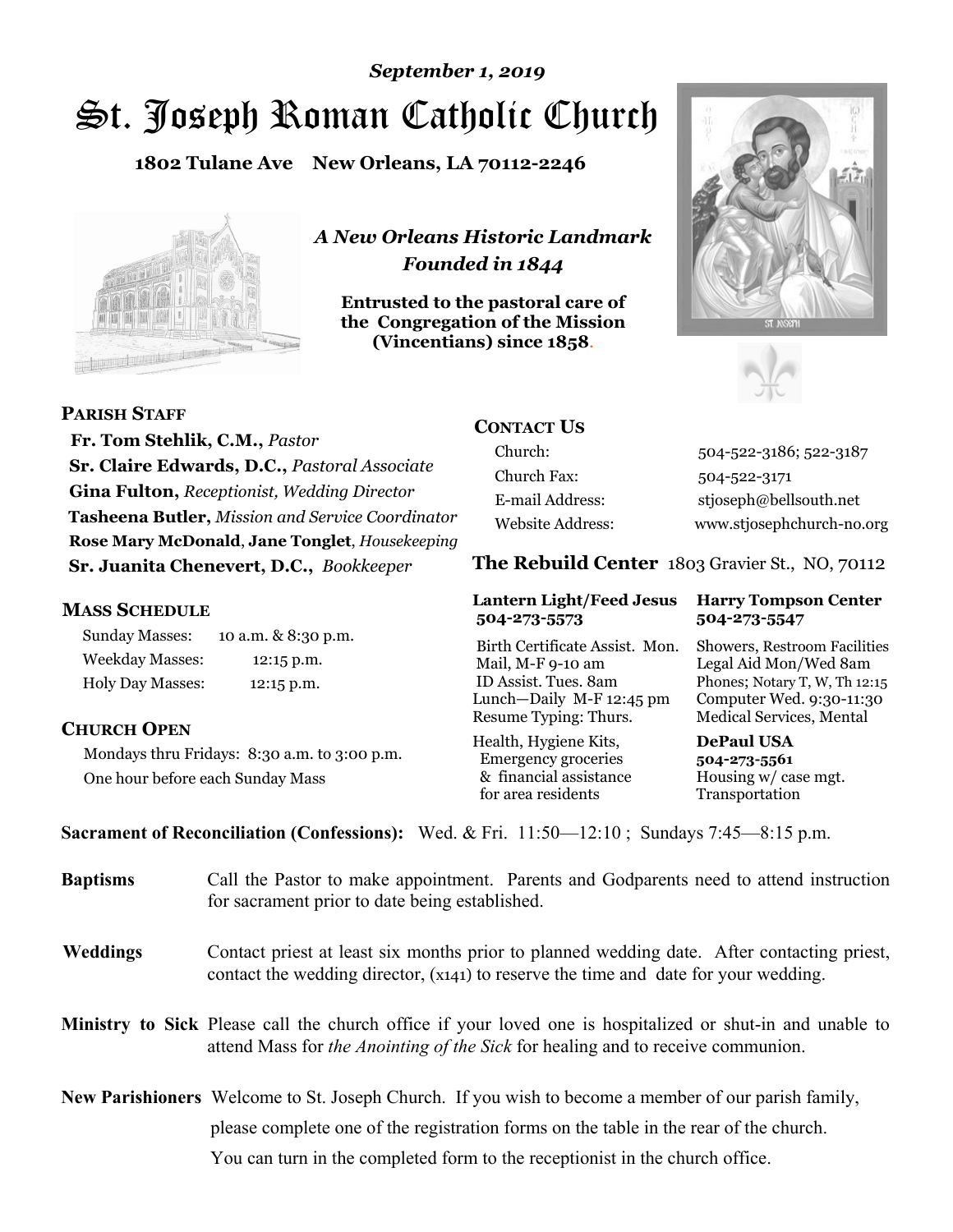# **Twenty-second Sunday in Ordinary Time September 1, 2019**



**10:00 am** *St. Joseph Parishioners and Benefactors*

**8:30 pm Clarence Schlamp +; Robert Matthews, Sr. +; Joseph Morales, Jr.; Nha Schiro; Rein Family**

| Monday, September 2, 2019—<br>12:15 p.m. Labor Day Church Closed | <b>READINGS FOR THE WEEK</b><br><i>Sept. 1</i> , One in Faith #1100<br>Sunday, |
|------------------------------------------------------------------|--------------------------------------------------------------------------------|
| Tuesday, September 3, 2019—St. Gregory                           | Monday: 1 Thes 4:13-18; Ps 96:1-13; Lk 4:16-30                                 |
| 12:15 p.m. Rose Bumbas +                                         | Tuesday: 1 Thes 5:1-11; Ps 27:1-14; Lk 4:31-37                                 |
| Wednesday, September 4, 2019—                                    | Wednesday: Col 1:1-8; Ps 52:10-11; Lk 4:38-44                                  |
| 12:15 p.m. May Dunn +; Guy Babin, Jr.                            | Thursday: Col 1:9-14; Ps 98:2-6; Lk 5:1-11                                     |
| Thursday, September 5, 2019—                                     | Friday: Col 1:15-20; Ps 100:1b-5; Lk 5:33-39                                   |
| $12:15$ p.m. John Hance +                                        | Sat: Col 1:21-23; Ps 54:3-4, 6, 8; Lk 6:1-5                                    |
| Friday, September 6, 2019—<br>$12:15p.m.$ Dr. Mathew Illickal +  | Sunday: Wis 9:13-18b; Ps 90:3-6, 12-17;<br>Phlm 9-10, 12-17; Lk 14:25-33       |

#### **YOUR PRAYERS ARE ASKED FOR THE FOLLOWING PARISHIONERS , WHO ARE IN NEED OF HEALING:**

 Dorothy Alexander, Anthony Blaise, Clarke Bordelon, Lawrence & Mamie Brown, Cheryl Butler, Angelle Campbell; John Caron, John & Kathleen Gebbia, Sylvia Daily-Powell, Joseph Delay, Bernardine Dupre, Terry Eggleston, Linda Elwood, Heather Faircloth, Frances Fiegler, Darrell & Ramona Ford, Donald Frazier, Mark Eiserloh, Shirley Gaither, Roselyn Hansen, Sarah Hollier-Watkins, Marvin Johnston, Jim Karam, Bill Kroetz, Ken Kussman, Nowell Lacking, Landy Lanza, James Leung, Andrew Marino, Sara Marino, Priscilla Martin, Karen McCoy, Hazel McMiller, Donna Moore, Susan Orkus; Tina Roderfeld, Irelia Robinson; Bernie Saul; Pippy Sanders, Anita Schexnayder; Louise Sonnier, Mel & Gaspar Schiro; Theard Simms, Fr. Tom Stehlik, CM, Malcolm Taylor, Jane Tonglet, Fritz & George Tripkovich, Georgiana Prevost, Marion Vaughn, Juanita Ware, Cathleen Ward, Warren Webster, Helen Wilson, Mary Willis, Lynn Williams,Charlie & JoAnn Slocum.

#### **SANCTUARY CANDLE AND MASS INTENTIONS**

 The Sanctuary Candle is burning this week to pray for the eternal rest of **Dr. Tom Porteo .** To reserve a date to burn the Sancruary Candle in memory of someone or for a special intention, please call the church office (522-3186). The Sanctuary Candle offering is \$15 for one week. The offering for Mass intentions is \$5.00 per Mass.

 \$25.00. To register : https://nolacatholicfla.regfox.com/annulment-writing-workshop. Info: Cathy, 504-861-6243. The Archdiocese of New Orleans will offer a workshop for persons seeking an annulment in the Catholic Church or responding to an annulment. The workshop will be held in the St. Benilde Teen Center in Metairie on five Tuesdays, September 17 thru October 15, 2019. Hours are 7:30 PM – 9:00 PM. The materials for the series cost



#### **The Great Spiritual Traditions of Prayer IGNATIAN TRADITION**

Ignatian Spirituality focuses on two gifts: the ability to discover God in all areas of life and the willing ness to serve God and do the will of God as Jesus did. These are gifts because they come freely from

God. For St. Ignatius and his followers, to discover God and serve as Jesus did is a single reality; it is to be in contemplative service. Finally, the dynamism behind such contemplative service is love, as shown vividly in the life of Jesus. To love God and serve and care for neighbor as Jesus did is to ask to be in his company, to be a member of his society (or Kingdom).

 In the little handbook, the Spiritual Exercises, Ignatius laid out a practical method for all women and men of faith to follow Christ as the compassionate action of God, making people his disciples. To live a life of discipleship demands the on-going sifting of motivation and spirits, the ability to distinguish those which really lead to life, solidarity and peace. To distinguish influences within and outside of oneself is called discernment.

 This life of discipleship is a commitment to building the community of faith, the Church, which can be fulfilled in education, pastoral ministry/mission and service to the poor with generosity, good judgment and perseverance.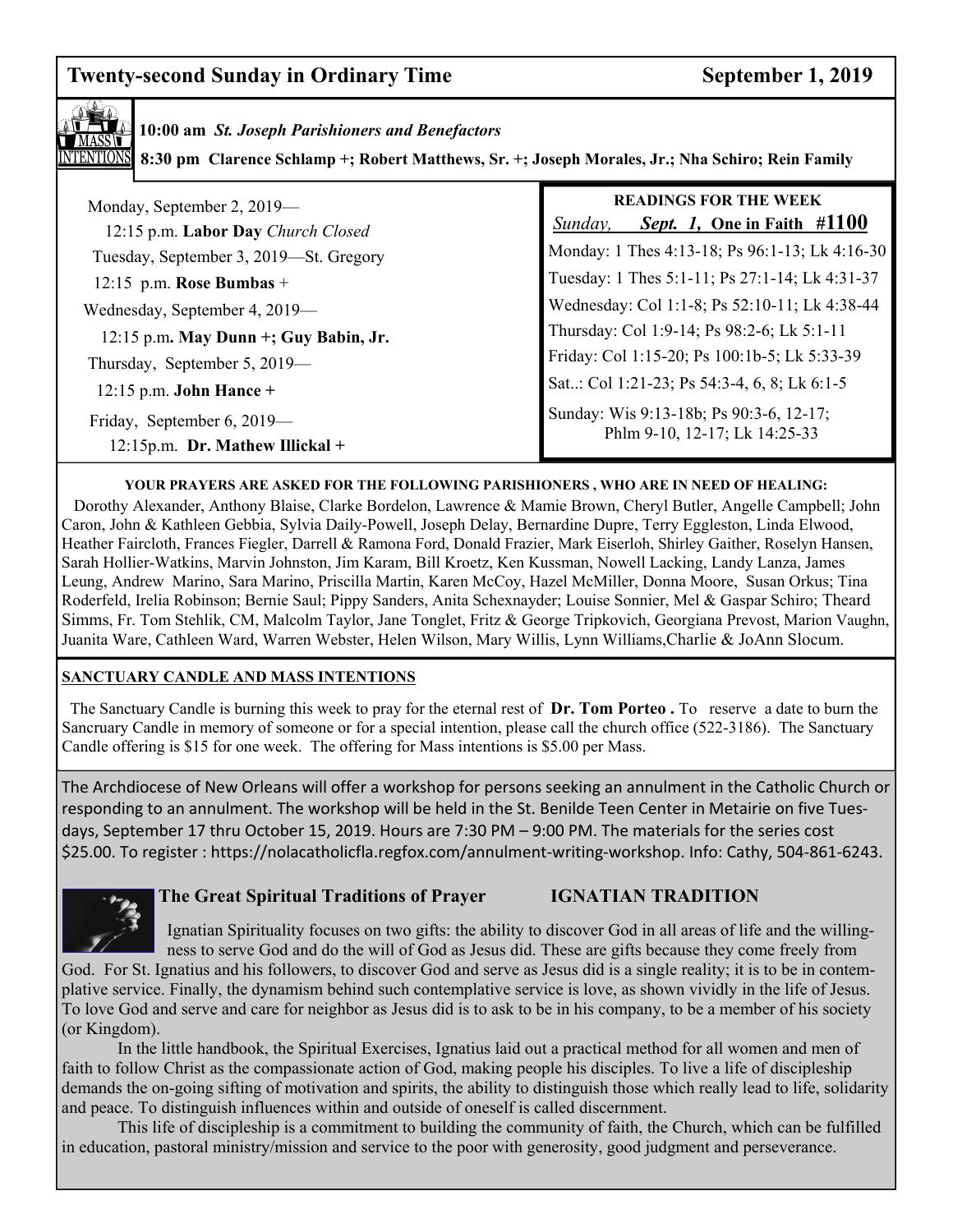Strengthen your drooping hands and your weak knees. Make straight paths for your feet… *— Hebrews 12:12‑13*

| <b>PARISH CALENDAR</b>                                               | <b>TREASURE &amp; STEWARDSHIP</b> |
|----------------------------------------------------------------------|-----------------------------------|
| 5 Sept. Thursday RCIA Rite of Christian Initiation of Adults 6:30 pm | Sunday, Aug. 25 \$5,053.00        |
| 8/22 Aug. Sunday Children's Liturgy of the Word (10 am/ 8:30 pm)     | Thank you for your generosity!    |

**RCIA-Christian Initiation of Adults**– Sessions beginning in August for Adults 17+ who have not been baptized or received the sacraments of Initiation in the Catholic Church (Baptism, Eucharist, Confirmation) This is a beautiful journey for people who have been away from the church, or are interested in studying or entering the church. Please speak with Fr. Tom, Tasheena Butler, or St. Clare Edwards if you are interested or call parish office for more information.

The Beginning Experience Weekend on September 27-29, 2019, is a wonderful healing experience for those suffering a **loss of a spouse either through death or separation/divorce.** The weekend will take place at Rosaryville Spirit Life Center in Ponchatoula, Louisiana. Those who have attended this weekend attest to the new hope they have received and the powerful safe and loving environment they found in the experience. Under the sponsorship of the Archdiocese of New Orleans, Office of Marriage and Family Life, this international program has helped thousands navigate the road through grief. Call, text or email Renell (985) 290-7348 renelld1@yahoo.com for more information.



# **Pope Francis'** *September* **Intention**

That politicians, scientists and economists work together to protect the world's seas and oceans.

*Emma Elizabeth* 

**Congratulations!** 

Ξ

 to *Olive Jean &* 



# **TODAY'S READINGS**

**First Reading** — Conduct your affairs with humility (Sirach 3:17-18, 20, 28-29).

**Psalm** — God, in your goodness, you have made a home for the poor (Psalm 68).

**Second Reading** — You have approached the city of the living God (Hebrews 12:18-19, 22-24a).

**Gospel** — Those who humble themselves will be exalted (Luke 14:1, 7-14).

# **HUMILITY**

 Humility is a virtue we don't see much in our times. It seems that bragging, swaggering, and arrogance dominate our fashion for everything and many Internet conversations. Who hasn't been irritated by the "trolls" who try (usually with bad grammar and poor spelling) to start an online fight with those whose opinions do not align with theirs?

Our stores, catalogs, and online shopping sites are full of useless items geared in use and price to the very rich, as ordinary, useful things seem to fade off the sales scene. As the rich get richer, the poor get poorer and the middle class is fading away. What is the antidote to this? Humility is a good place to start. Devotion to God is worth more than riches. "The father of orphans and the defender of widows is God in his holy dwelling. God gives a home to the forsaken; and leads forth prisoners to prosperity."

#### **CHARTER FOR THE PROTECTION OF CHILDREN AND YOUNG PEOPLE**

In response to the Charter for the Protection of Children and Young People from the United States Conference of Catholic Bishops, the Archdiocese of New Orleans continues to make the Hot Line available for anyone who has been hurt or sexually abused by anyone who works for the Church. The Hot Line continues to be available; the number is (504) 522-5019. In continuing our commitment to support and to heal, we invite and encourage individuals who have been hurt or sexually abused recently or in the past by clergy, religious or other employees of the Archdiocese to call our Hot Line and your message will be received confidentially by a mental health professional. Anyone can make a direct call during regular business hours to the Victims' Assistance Coordinator at (504) 861-6253.